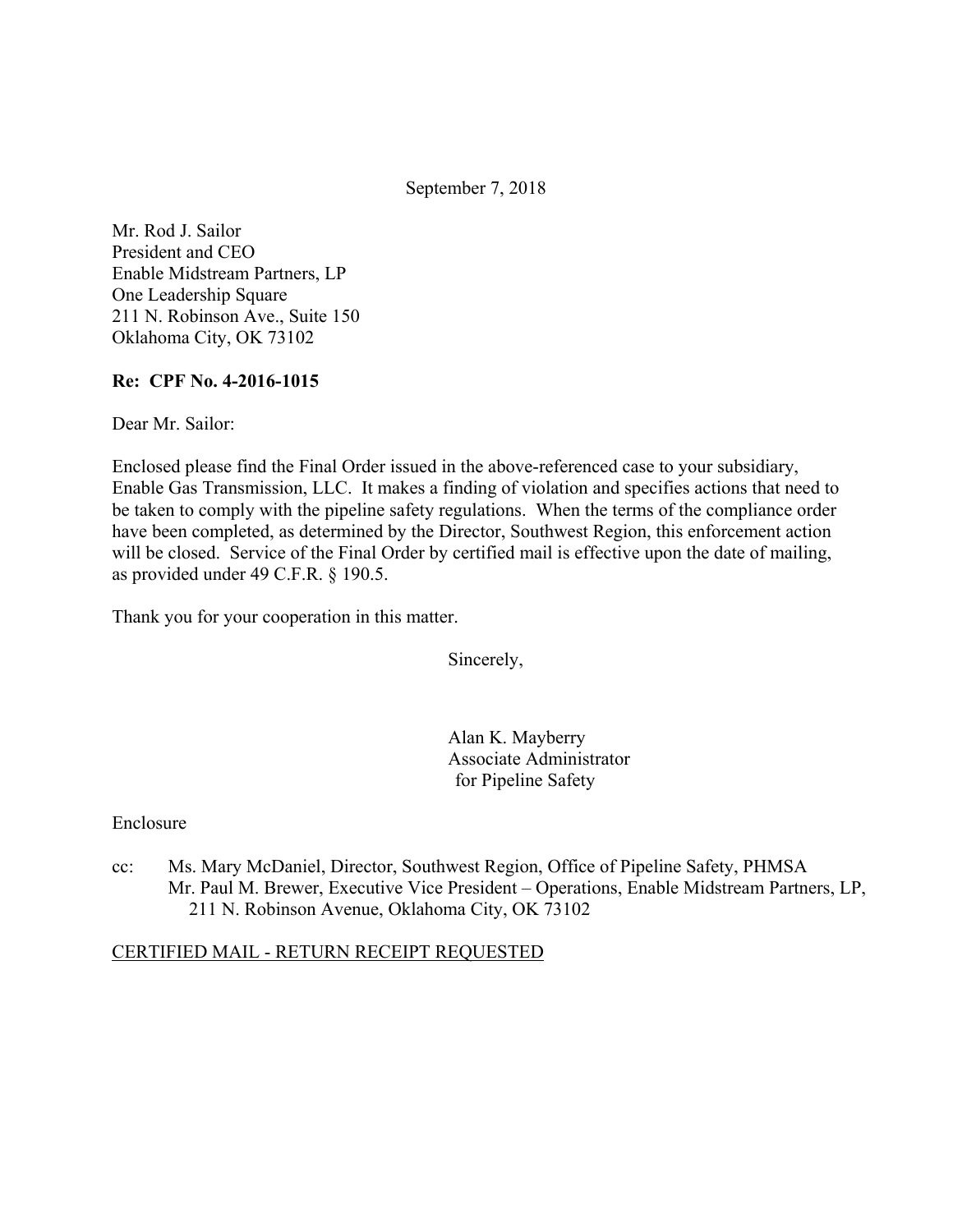### **U.S. DEPARTMENT OF TRANSPORTATION PIPELINE AND HAZARDOUS MATERIALS SAFETY ADMINISTRATION OFFICE OF PIPELINE SAFETY WASHINGTON, D.C. 20590**

**)**

 **)**

**)**

**In the Matter of )**

**Enable Gas Transmission, LLC, ) CPF No. 4-2016-1015 a subsidiary of Enable Midstream Partners, LP, )** 

 $\mathcal{L} = \{ \mathcal{L} \}$ 

**\_\_\_\_\_\_\_\_\_\_\_\_\_\_\_\_\_\_\_\_\_\_\_\_\_\_\_\_\_\_\_\_\_\_\_\_\_\_\_\_\_\_\_\_\_\_\_\_)** 

**Respondent. )** 

 $\overline{a}$ 

#### **FINAL ORDER**

From February 22 through November 17, 2016, pursuant to 49 U.S.C. § 60117, a representative of the Pipeline and Hazardous Materials Safety Administration (PHMSA), Office of Pipeline Safety (OPS), conducted an on-site pipeline safety inspection of the facilities and records of Enable Gas Transmission, LLC (Enable or Respondent), in Arkansas, Illinois, Louisiana, Missouri, Oklahoma, and Texas. Enable, a wholly-owned subsidiary of Enable Midstream Partners, LP, operates several interstate pipelines located in Arkansas, Illinois, Kansas, Louisiana, Mississippi, Missouri, Oklahoma, Tennessee and Texas, as well as storage facilities within those states.<sup>1</sup>

As a result of the inspection, the Director, Southwest Region, OPS (Director), issued to Respondent, by letter dated December 20, 2016, a Notice of Probable Violation and Proposed Compliance Order (Notice), which also included warnings pursuant to 49 C.F.R. § 190.205. In accordance with 49 C.F.R. § 190.207, the Notice proposed finding that Enable had violated 49 C.F.R. § 192.935(a) and proposed ordering Respondent to take certain measures to correct the alleged violation. The warning items required no further action, but warned the operator to correct the probable violations or face possible future enforcement action.

Enable Midstream Partners, LP, on behalf of Respondent, responded to the Notice by letter dated January 26, 2017 (Response). The company did not contest the allegation of violation but contested one of the warning items and requested clarification on the proposed compliance actions. Respondent did not request a hearing and therefore has waived its right to one.

## **FINDING OF VIOLATION**

In its Response, Enable did not contest the allegation in the Notice that it violated 49 C.F.R. Part 192 as follows:

<sup>1</sup> Enable Midstream Partners, LP, website, *available at* https://www.enablemidstream.com/html/pages/egt html (last accessed June 21, 2018).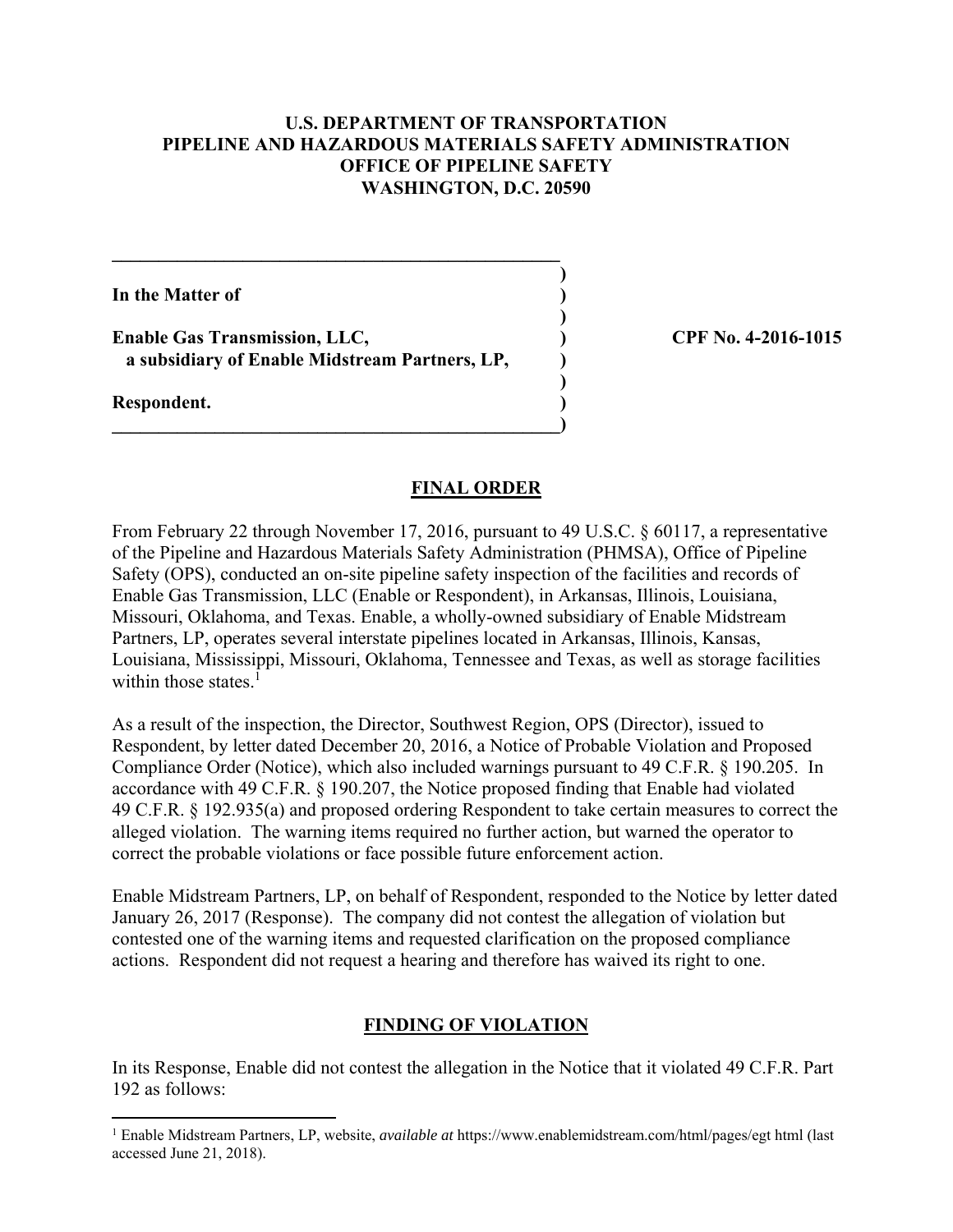**Item 1:** The Notice alleged that Respondent violated 49 C.F.R. § 192.935(a), which states:

### **§ 192.935 What additional preventative and mitigative measures must an operator take?**

 area. An operator must base the additional measures on the threats the operator has identified to each pipeline segment. (*See* § 192.917). An approaches in ASME/ANSI B31.8S (incorporated by reference, *see*  computerized monitoring and leak detection systems, replacing pipe (a) *General requirements*. An operator must take additional measures beyond those already required by Part 192 to prevent a pipeline failure and to mitigate the consequences of a pipeline failure in a high consequence operator must conduct, in accordance with one of the risk assessment § 192.7), section 5, a risk analysis of its pipeline to identify additional measures to protect the high consequence area and enhance public safety. Such additional measures include, but are not limited to, installing Automatic Shut-off Valves or Remote Control Valves, installing segments with pipe of heavier wall thickness, providing additional training to personnel on response procedures, conducting drills with local emergency responders and implementing additional inspection and maintenance programs.

The Notice alleged that Respondent violated 49 C.F.R. § 192.935(a) by failing to take additional measures beyond those already required by Part 192 to prevent a pipeline failure and to mitigate the consequences of a pipeline failure in a High Consequence Area (HCA). Specifically, the Notice alleged that Enable only performed extra patrols and installed line markers for certain HCA segments, despite records indicating these segments all had external and internal corrosion threats.

Respondent did not contest this allegation of violation.<sup>2</sup> Accordingly, based upon a review of all of the evidence, I find that Respondent violated 49 C.F.R. § 192.935(a) by failing to take additional measures beyond those already required by Part 192 to prevent pipeline failure and to mitigate the consequences of a failure in an HCA.

This finding of violation will be considered a prior offense in any subsequent enforcement action taken against Respondent.

#### **COMPLIANCE ORDER**

The Notice proposed a compliance order with respect to Item 1 in the Notice for violation of 49 C.F.R. § 192.935(a). Under 49 U.S.C. § 60118(a), each person who engages in the transportation of gas or who owns or operates a pipeline facility is required to comply with the applicable safety standards established under chapter 601.

 $\overline{a}$ 

 November 13, 2017 (on file with PHMSA).<sup>2</sup> Enable sought clarification on this item. PHMSA responded to this request via e-mail correspondence to Enable on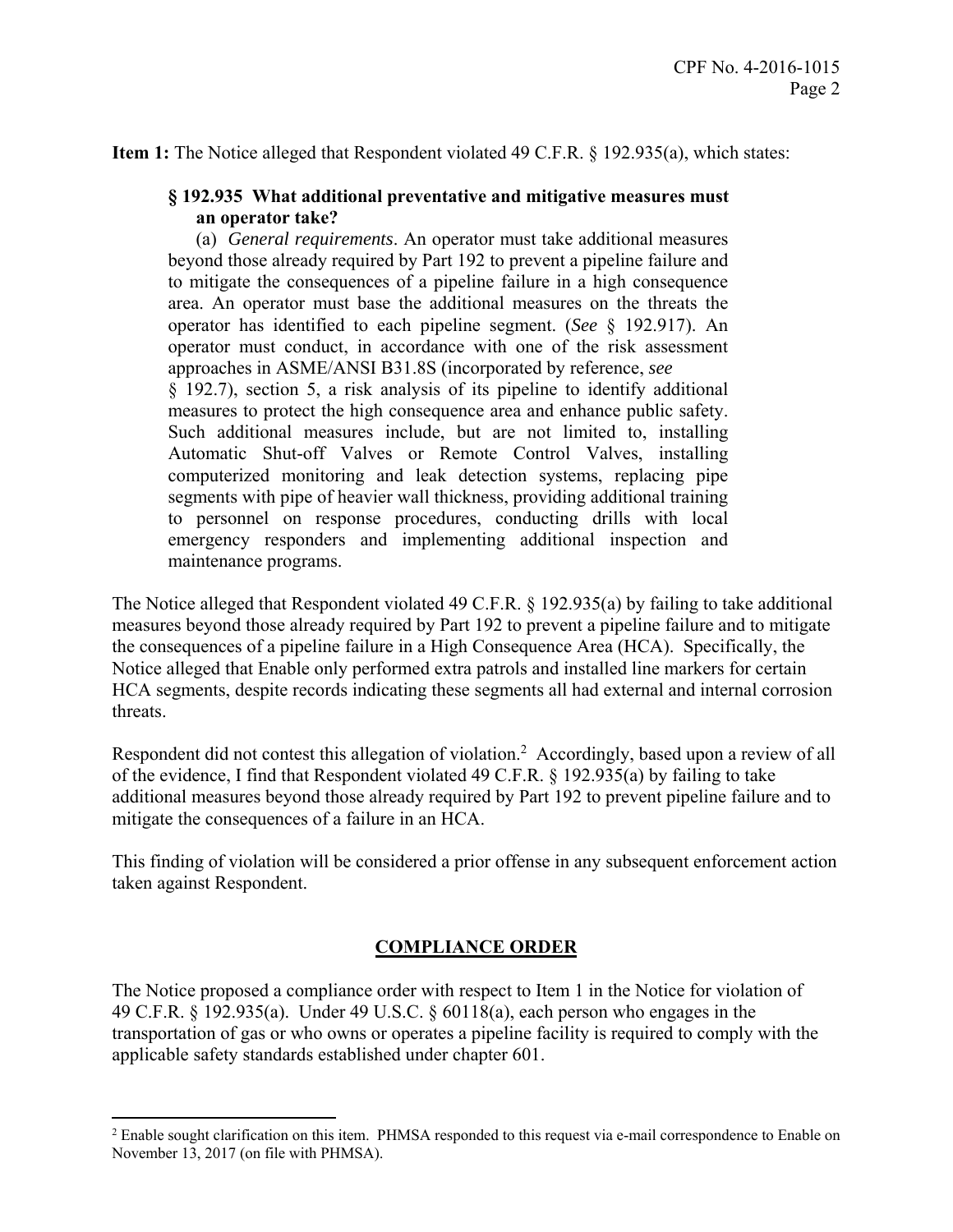With regard to the violation of § 192.935(a) (Item 1), Respondent argued that the compliance terms should be modified. Specifically, Enable sought clarification on whether it needed to schedule preventative and mitigative (P&M) measures within 60 days of receipt of the Final Order, or whether it needed to implement these measures by the same 60-day deadline. Enable noted that it would have difficulty implementing all identified P&M measures within 60 days, and that if this was PHMSA's intent, requested modification of Item 2 of the Proposed Compliance Order (PCO) to allow it 365 days to identify, schedule, and complete all P&M measures.

I agree that 60 days is an insufficient amount of time for Enable to implement any P&M measures. Therefore, pursuant to the authority of 49 U.S.C. § 60118(b) and 49 C.F.R. § 190.217, I hereby modify Item 2 of the PCO as set forth below.

Respondent is ordered to take the following actions to ensure compliance with the pipeline safety regulations applicable to its operations:

- 1. With respect to the violation of § 192.935(a) (**Item 1**), Respondent must:
	- (a) Document a list of appropriate P&M measures for all the threats that were identified during the risk analysis for each HCA segment, including external and internal corrosion;
	- (b) Correctly apply and implement those P&M measures to their appropriate HCA segment(s); and
	- (c) Provide PHMSA with documentation to indicate the appropriate P&M measures have been correctly implemented to the threats identified.
- 2. Enable should complete Item 1 within 365 days of receipt of the Final Order.

The Director may grant an extension of time to comply with any of the required items upon a written request timely submitted by the Respondent and demonstrating good cause for an extension.

It is requested that Respondent maintain documentation of the safety improvement costs associated with fulfilling this Compliance Order and submit the total to the Director. It is requested that these costs be reported in two categories: (1) total cost associated with preparation/revision of plans, procedures, studies and analyses; and (2) total cost associated with replacements, additions and other changes to pipeline infrastructure.

Failure to comply with this Order may result in the administrative assessment of civil penalties not to exceed \$200,000, as adjusted for inflation (49 C.F.R. § 190.223), for each violation for